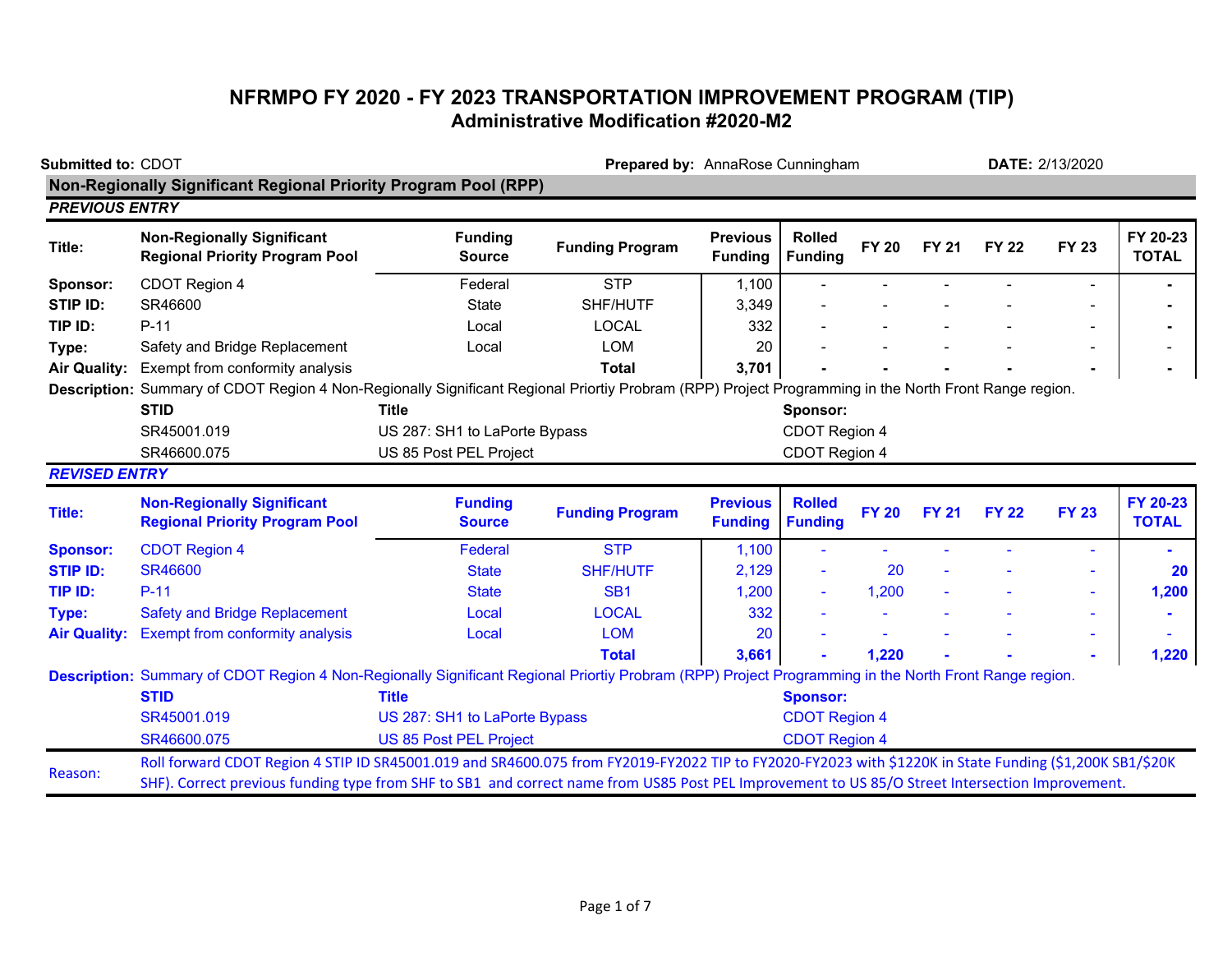|                       | <b>Surface Transportation Block Grant (STBG)</b>                                                             |                                 |                        |                                   |                                 |                |                          |              |                          |                          |
|-----------------------|--------------------------------------------------------------------------------------------------------------|---------------------------------|------------------------|-----------------------------------|---------------------------------|----------------|--------------------------|--------------|--------------------------|--------------------------|
| <b>PREVIOUS ENTRY</b> |                                                                                                              |                                 |                        |                                   |                                 |                |                          |              |                          |                          |
| Title:                | <b>CR 19 (Taft Hill) Improvements</b>                                                                        | <b>Funding</b><br><b>Source</b> | <b>Funding Program</b> | <b>Previous</b><br><b>Funding</b> | <b>Rolled</b><br><b>Funding</b> | <b>FY 20</b>   | <b>FY 21</b>             | <b>FY 22</b> | <b>FY 23</b>             | FY 20-23<br><b>TOTAL</b> |
| Sponsor:              | Fort Collins, Larimer County                                                                                 | Federal                         | <b>STBG</b>            |                                   |                                 |                | $\overline{\phantom{a}}$ | 3,834        | ٠                        | 3,834                    |
| STIP ID:              |                                                                                                              | Local                           |                        | ۰                                 | $\overline{\phantom{a}}$        |                | $\overline{\phantom{a}}$ | 798          | ۰                        | 798                      |
| TIP ID:               | 2022-005                                                                                                     | Local                           | <b>LOM</b>             | -                                 | $\blacksquare$                  | $\blacksquare$ | $\blacksquare$           | 748          |                          | 748                      |
| Type:                 | Widening                                                                                                     |                                 | Total                  | ٠                                 | $\blacksquare$                  | $\sim$         | $\sim$                   | 5,380        |                          | 5,380                    |
| <b>Air Quality:</b>   | Included in conformity analysis                                                                              |                                 |                        |                                   |                                 |                |                          |              |                          |                          |
|                       | <b>Description:</b> 4-lane arterial from Horsetooth Rd to Harmony Rd.                                        |                                 |                        |                                   |                                 |                |                          |              |                          |                          |
| <b>REVISED ENTRY</b>  |                                                                                                              |                                 |                        |                                   |                                 |                |                          |              |                          |                          |
| Title:                | <b>CR 19 (Taft Hill) Improvements</b>                                                                        | <b>Funding</b><br><b>Source</b> | <b>Funding Program</b> | <b>Previous</b><br><b>Funding</b> | <b>Rolled</b><br><b>Funding</b> | <b>FY 20</b>   | <b>FY 21</b>             | <b>FY 22</b> | <b>FY 23</b>             | FY 20-23<br><b>TOTAL</b> |
| <b>Sponsor:</b>       | <b>Fort Collins, Larimer County</b>                                                                          | Federal                         | <b>STBG</b>            |                                   |                                 |                | ۰                        | 3,834        | $\overline{\phantom{a}}$ | 3,834                    |
| <b>STIP ID:</b>       |                                                                                                              | Local                           |                        | ٠                                 |                                 | ۰              | $\sim$                   | 797          | $\sim$                   | 797                      |
| TIP ID:               | 2022-005                                                                                                     | Local                           | <b>LOM</b>             | ٠                                 | ۰                               | ٠              | $\sim$                   | 749          | ۰.                       | 749                      |
| <b>Type:</b>          | Widening                                                                                                     |                                 | Total                  | ٠                                 | $\sim$                          | $\sim$         | $\sim$                   | 5,380        | ۰                        | 5,380                    |
| <b>Air Quality:</b>   | Included in conformity analysis                                                                              |                                 |                        |                                   |                                 |                |                          |              |                          |                          |
|                       | <b>Description:</b> 4-lane arterial from Horsetooth Rd to Harmony Rd.                                        |                                 |                        |                                   |                                 |                |                          |              |                          |                          |
| Reason:               | Correcting match amounts by decreasing Local funding by \$1K and increasing Local Overmatch funding by \$1K. |                                 |                        |                                   |                                 |                |                          |              |                          |                          |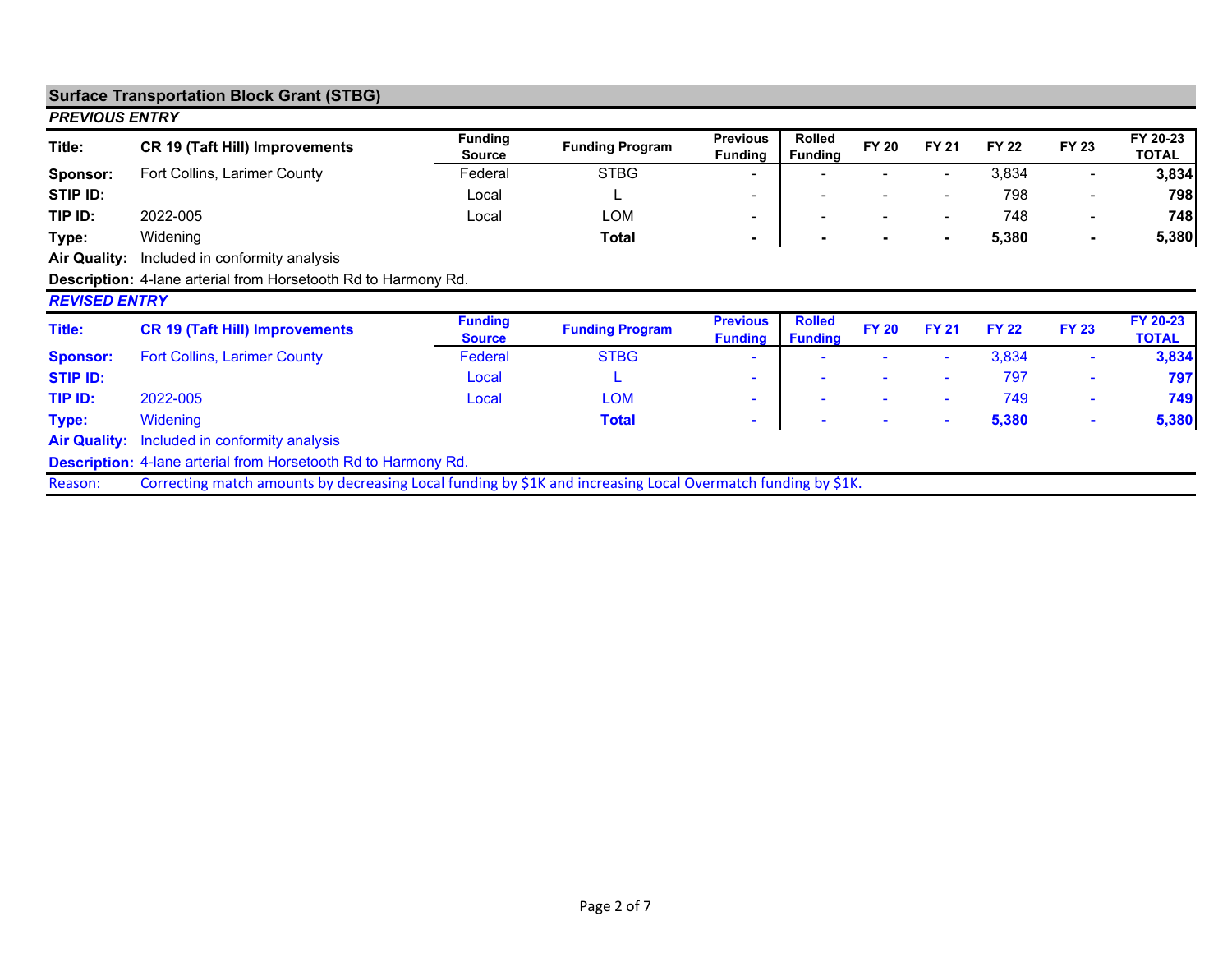| <b>Discretionary</b>  |                                                                                                                                                                         |                                 |                        |                                   |                                 |              |                |              |              |                          |
|-----------------------|-------------------------------------------------------------------------------------------------------------------------------------------------------------------------|---------------------------------|------------------------|-----------------------------------|---------------------------------|--------------|----------------|--------------|--------------|--------------------------|
| <b>PREVIOUS ENTRY</b> |                                                                                                                                                                         |                                 |                        |                                   |                                 |              |                |              |              |                          |
| Title:                | <b>US85 UPRR Settlement</b><br>Agreement                                                                                                                                | <b>Funding</b><br><b>Source</b> | <b>Funding Program</b> | <b>Previous</b><br><b>Funding</b> | <b>Rolled</b><br><b>Funding</b> | <b>FY 20</b> | <b>FY 21</b>   | <b>FY 22</b> | <b>FY 23</b> | FY 20-23<br><b>TOTAL</b> |
| Sponsor:              | CDOT Region 4                                                                                                                                                           | <b>State</b>                    | <b>TCC</b>             | 5,495                             |                                 |              |                |              | -            |                          |
| STIP ID:              | SR46600.72                                                                                                                                                              |                                 | Total                  | 5,495                             |                                 |              |                |              | ۰            |                          |
| TIP ID:               | 2019-023                                                                                                                                                                |                                 |                        |                                   |                                 |              |                |              |              |                          |
| Type:                 | <b>ROW</b>                                                                                                                                                              |                                 |                        |                                   |                                 |              |                |              |              |                          |
| <b>Air Quality:</b>   | Exempt from conformity analysis                                                                                                                                         |                                 |                        |                                   |                                 |              |                |              |              |                          |
|                       | Description: US85 UPRR Settlement Agreement in the North Front Range for purchase of ROW                                                                                |                                 |                        |                                   |                                 |              |                |              |              |                          |
| <b>REVISED ENTRY</b>  |                                                                                                                                                                         |                                 |                        |                                   |                                 |              |                |              |              |                          |
| Title:                | <b>US85 UPRR Settlement</b><br><b>Agreement</b>                                                                                                                         | <b>Funding</b><br><b>Source</b> | <b>Funding Program</b> | <b>Previous</b><br><b>Funding</b> | <b>Rolled</b><br><b>Funding</b> | <b>FY 20</b> | <b>FY 21</b>   | <b>FY 22</b> | <b>FY 23</b> | FY 20-23<br><b>TOTAL</b> |
| <b>Sponsor:</b>       | <b>CDOT Region 4</b>                                                                                                                                                    | <b>State</b>                    | <b>TCI</b>             | 5,195                             | ۰                               | 300          |                |              |              | 300                      |
| <b>STIP ID:</b>       | SR46600.75                                                                                                                                                              |                                 | <b>Total</b>           | 5,195                             | ۰                               | 300          | $\blacksquare$ |              | $\sim$       | 300                      |
| TIP ID:               | 2019-023                                                                                                                                                                |                                 |                        |                                   |                                 |              |                |              |              |                          |
| Type:                 | <b>ROW</b>                                                                                                                                                              |                                 |                        |                                   |                                 |              |                |              |              |                          |
| <b>Air Quality:</b>   | <b>Exempt from conformity analysis</b>                                                                                                                                  |                                 |                        |                                   |                                 |              |                |              |              |                          |
|                       | Description: US85 UPRR Settlement Agreement in the North Front Range for purchase of ROW                                                                                |                                 |                        |                                   |                                 |              |                |              |              |                          |
| <b>Reason:</b>        | Roll forward TIP ID 2019-023 from FY2019-FY2020 to FY2020-FY2023 TIP with \$300K State Funding in FY20<br>Correct STIP ID SR46600.075 and funding program (TCC to TCI). |                                 |                        |                                   |                                 |              |                |              |              |                          |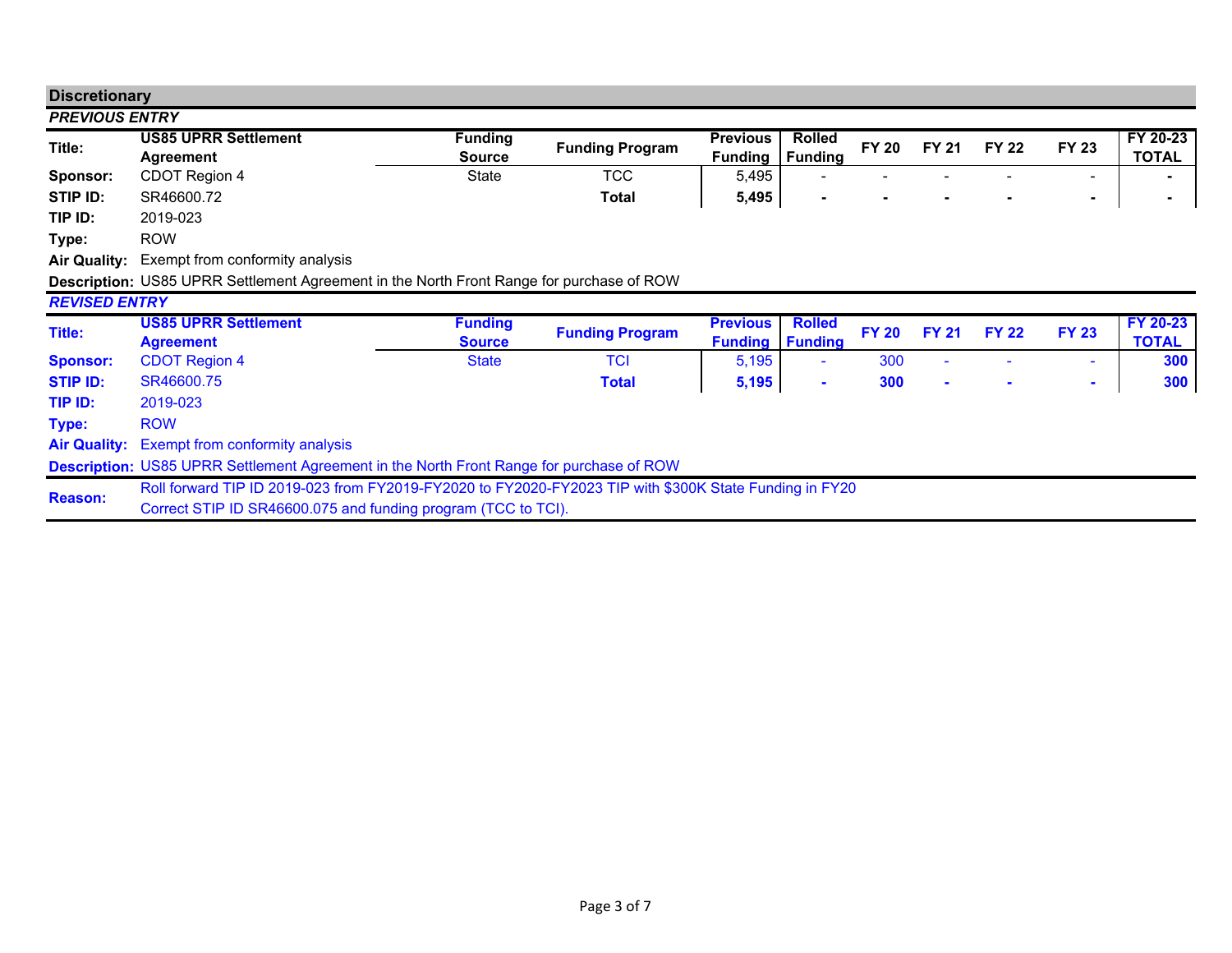|                       | FTA 5307 - Urbanized Area Formula Program                                                                             |                                 |                        |                                   |                                 |              |              |              |              |                          |
|-----------------------|-----------------------------------------------------------------------------------------------------------------------|---------------------------------|------------------------|-----------------------------------|---------------------------------|--------------|--------------|--------------|--------------|--------------------------|
| <b>PREVIOUS ENTRY</b> |                                                                                                                       |                                 |                        |                                   |                                 |              |              |              |              |                          |
| Title:                | <b>Fixed Route Operations</b>                                                                                         | <b>Funding</b><br><b>Source</b> | <b>Funding Program</b> | <b>Previous</b><br><b>Funding</b> | Rolled<br><b>Funding</b>        | <b>FY 20</b> | <b>FY 21</b> | <b>FY 22</b> | <b>FY 23</b> | FY 20-23<br><b>TOTAL</b> |
| Sponsor:              | <b>Fort Collins</b>                                                                                                   | Federal                         | FTA 5307               | 2,116                             |                                 | 2,136        | 2,136        | 2,136        | 2,136        | 8,544                    |
| STIP ID:              | SST6741.101                                                                                                           | Local                           |                        | 2,116                             | $\blacksquare$                  | 2,136        | 2,136        | 2,136        | 2,136        | 8,544                    |
| TIP ID:               | 2017-037                                                                                                              |                                 | <b>Total</b>           | 4,232                             | $\blacksquare$                  | 4,272        | 4,272        | 4,272        | 4,272        | 17,088                   |
| Type:                 | Operations                                                                                                            |                                 |                        |                                   |                                 |              |              |              |              |                          |
| <b>Air Quality:</b>   | Exempt from conformity analysis                                                                                       |                                 |                        |                                   |                                 |              |              |              |              |                          |
|                       | <b>Description: Transfort Fixed Route Operations</b>                                                                  |                                 |                        |                                   |                                 |              |              |              |              |                          |
| <b>REVISED ENTRY</b>  |                                                                                                                       |                                 |                        |                                   |                                 |              |              |              |              |                          |
| <b>Title:</b>         | <b>Fixed Route Operations</b>                                                                                         | <b>Funding</b><br><b>Source</b> | <b>Funding Program</b> | <b>Previous</b><br><b>Funding</b> | <b>Rolled</b><br><b>Funding</b> | <b>FY 20</b> | <b>FY 21</b> | <b>FY 22</b> | <b>FY 23</b> | FY 20-23<br><b>TOTAL</b> |
| <b>Sponsor:</b>       | <b>Fort Collins</b>                                                                                                   | Federal                         | <b>FTA 5307</b>        | 2,116                             |                                 | 1,840        | 2,136        | 2,136        | 2,136        | 8,248                    |
| <b>STIP ID:</b>       | SST6741.101                                                                                                           | Local                           |                        | 2,116                             |                                 | 1,810        | 2,136        | 2,136        | 2,136        | 8,218                    |
| TIP ID:               | 2017-037                                                                                                              |                                 | <b>Total</b>           | 4,232                             | $\blacksquare$                  | 3,650        | 4,272        | 4,272        | 4,272        | 16,466                   |
| Type:                 | <b>Operations</b>                                                                                                     |                                 |                        |                                   |                                 |              |              |              |              |                          |
| <b>Air Quality:</b>   | Exempt from conformity analysis                                                                                       |                                 |                        |                                   |                                 |              |              |              |              |                          |
|                       | <b>Description:</b> Transfort Fixed Route Operations including Onboard Ridership Survey.                              |                                 |                        |                                   |                                 |              |              |              |              |                          |
| Reason:               | Updating funding in FY20 based on current estimates and updating project description to add Onboard Ridership Survey. |                                 |                        |                                   |                                 |              |              |              |              |                          |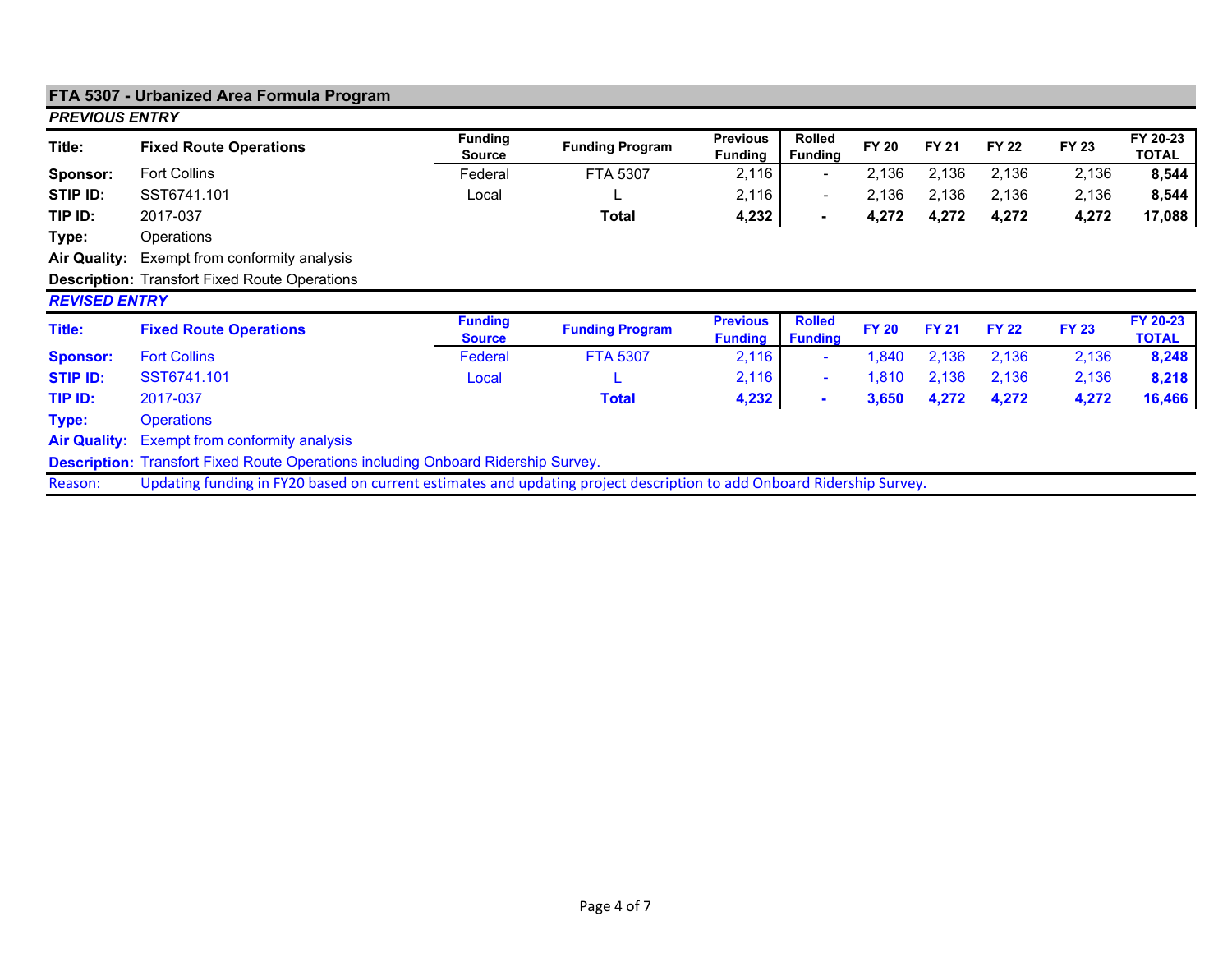## *PREVIOUS ENTRY*

| Title:              | <b>Demand Response Paratransit</b> | <b>Funding</b> | <b>Funding Program</b> | <b>Previous</b> | <b>Rolled</b>  | FY 20 | <b>FY 21</b> | <b>FY 22</b> | <b>FY 23</b> | FY 20-23     |
|---------------------|------------------------------------|----------------|------------------------|-----------------|----------------|-------|--------------|--------------|--------------|--------------|
|                     | Services                           | <b>Source</b>  |                        | <b>Funding</b>  | <b>Funding</b> |       |              |              |              | <b>TOTAL</b> |
| Sponsor:            | <b>Fort Collins</b>                | Federal        | <b>FTA 5307</b>        | 450             |                | 437   | 437          | 437          | 437          | 1.748        |
| STIP ID:            | SST6741.086                        | Local          |                        | 675             |                | 656   | 656          | 656          | 656          | 2,624        |
| TIP ID:             | 2017-039                           |                | <b>Total</b>           | ,125            |                | 1.093 | 1,093        | 093. ا       | 1,093        | 4,372        |
| Type:               | Operations                         |                |                        |                 |                |       |              |              |              |              |
| <b>Air Quality:</b> | Exempt from conformity analysis    |                |                        |                 |                |       |              |              |              |              |

**Description:** Provision of contracted demand response paratransit services for the Transfort service area.

| <b>REVISED ENTRY</b> |                                                                                                                  |                                 |                        |                                   |                                 |              |              |              |              |                          |
|----------------------|------------------------------------------------------------------------------------------------------------------|---------------------------------|------------------------|-----------------------------------|---------------------------------|--------------|--------------|--------------|--------------|--------------------------|
| Title:               | <b>Demand Response Paratransit</b><br><b>Services</b>                                                            | <b>Funding</b><br><b>Source</b> | <b>Funding Program</b> | <b>Previous</b><br><b>Funding</b> | <b>Rolled</b><br><b>Funding</b> | <b>FY 20</b> | <b>FY 21</b> | <b>FY 22</b> | <b>FY 23</b> | FY 20-23<br><b>TOTAL</b> |
| <b>Sponsor:</b>      | <b>Fort Collins</b>                                                                                              | Federal                         | <b>FTA 5307</b>        | 450                               |                                 | 400          | 437          | 437          | 437          | 1,711                    |
| <b>STIP ID:</b>      | SST6741.086                                                                                                      | Local                           |                        | 675                               |                                 | 600          | 656          | 656          | 656          | 2,568                    |
| TIP ID:              | 2017-039                                                                                                         |                                 | <b>Total</b>           | 1,125                             |                                 | 1,000        | 1,093        | 1,093        | 1,093        | 4,279                    |
| Type:                | <b>Operations</b>                                                                                                |                                 |                        |                                   |                                 |              |              |              |              |                          |
|                      | <b>Air Quality:</b> Exempt from conformity analysis                                                              |                                 |                        |                                   |                                 |              |              |              |              |                          |
|                      | <b>Description:</b> Provision of contracted demand response paratransit services for the Transfort service area. |                                 |                        |                                   |                                 |              |              |              |              |                          |
| Reason:              | Updating funding in FY20 based on current estimates.                                                             |                                 |                        |                                   |                                 |              |              |              |              |                          |

## *PREVIOUS ENTRY*

| Title:               | Maintain, Repair & Replace<br>Assets                                                                                             | <b>Funding</b><br><b>Source</b> | <b>Funding Program</b> | <b>Previous</b><br><b>Funding</b> | <b>Rolled</b><br><b>Funding</b> | <b>FY 20</b> | <b>FY 21</b> | <b>FY 22</b> | <b>FY 23</b> | FY 20-23<br>TOTAL        |
|----------------------|----------------------------------------------------------------------------------------------------------------------------------|---------------------------------|------------------------|-----------------------------------|---------------------------------|--------------|--------------|--------------|--------------|--------------------------|
| Sponsor:             | <b>Fort Collins</b>                                                                                                              | Federal                         | <b>FTA 5307</b>        | 1,936                             | $\sim$                          | 934,         | 934,         | 1,934        | 1,934        | 7,736                    |
| STIP ID:             | SST6741.111                                                                                                                      | Local                           |                        | 484                               |                                 | 483          | 483          | 483          | 483          | 1,932                    |
| TIP ID:              | 2017-038                                                                                                                         |                                 | Total                  | 2,420                             | ۰                               | 2,417        | 2,417        | 2,417        | 2,417        | 9,668                    |
| Type:                | Operations                                                                                                                       |                                 |                        |                                   |                                 |              |              |              |              |                          |
| <b>Air Quality:</b>  | Exempt from conformity analysis                                                                                                  |                                 |                        |                                   |                                 |              |              |              |              |                          |
|                      | <b>Description:</b> Maintenance, repair and replacement of fleet, facilities and technology assets, including security projects. |                                 |                        |                                   |                                 |              |              |              |              |                          |
| <b>REVISED ENTRY</b> |                                                                                                                                  |                                 |                        |                                   |                                 |              |              |              |              |                          |
| Title:               | <b>Maintain, Repair &amp; Replace</b><br><b>Assets</b>                                                                           | <b>Funding</b><br><b>Source</b> | <b>Funding Program</b> | <b>Previous</b><br><b>Funding</b> | <b>Rolled</b><br><b>Funding</b> | <b>FY 20</b> | <b>FY 21</b> | <b>FY 22</b> | <b>FY 23</b> | FY 20-23<br><b>TOTAL</b> |
| <b>Sponsor:</b>      | <b>Fort Collins</b>                                                                                                              | Federal                         | <b>FTA 5307</b>        | 1,936                             |                                 | 1,422        | 1,934        | 1,934        | 1,934        | 7,224                    |
| <b>STIP ID:</b>      | SST6741.111                                                                                                                      | Local                           |                        | 484                               |                                 | 356          | 483          | 483          | 483          | 1,805                    |
| TIP ID:              | 2017-038                                                                                                                         |                                 | <b>Total</b>           | 2,420                             | $\blacksquare$                  | 1,778        | 2,417        | 2,417        | 2,417        | 9,029                    |
| Type:                | <b>Operations</b>                                                                                                                |                                 |                        |                                   |                                 |              |              |              |              |                          |
| <b>Air Quality:</b>  | <b>Exempt from conformity analysis</b>                                                                                           |                                 |                        |                                   |                                 |              |              |              |              |                          |
|                      | <b>Description:</b> Maintenance, repair and replacement of fleet, facilities and technology assets, including security projects. |                                 |                        |                                   |                                 |              |              |              |              |                          |
| Reason:              | Updating funding in FY20 based on current estimates.                                                                             |                                 |                        |                                   |                                 |              |              |              |              |                          |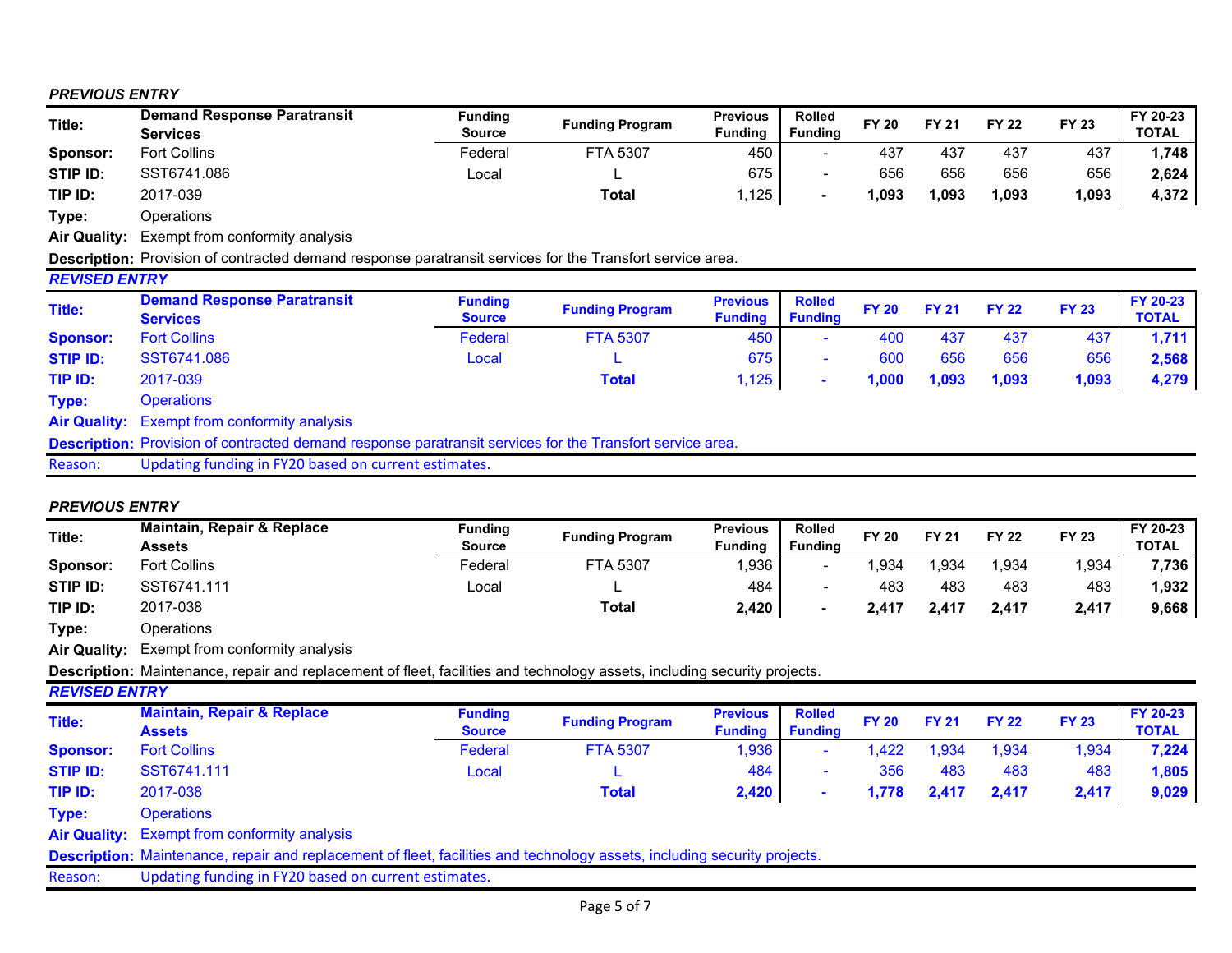|                       | FTA 5310 - Enhanced Mobility of Seniors and Individuals with Disabilities Program                                                                              |                                 |                        |                                   |                                 |              |              |              |              |                          |
|-----------------------|----------------------------------------------------------------------------------------------------------------------------------------------------------------|---------------------------------|------------------------|-----------------------------------|---------------------------------|--------------|--------------|--------------|--------------|--------------------------|
| <b>PREVIOUS ENTRY</b> |                                                                                                                                                                |                                 |                        |                                   |                                 |              |              |              |              |                          |
| Title:                | <b>Goods and Services for Seniors</b><br>and Individuals with Disabilities                                                                                     | <b>Funding</b><br><b>Source</b> | <b>Funding Program</b> | <b>Previous</b><br><b>Funding</b> | <b>Rolled</b><br><b>Funding</b> | <b>FY 20</b> | <b>FY 21</b> | <b>FY 22</b> | <b>FY 23</b> | FY 20-23<br><b>TOTAL</b> |
| Sponsor:              | <b>Fort Collins</b>                                                                                                                                            | Federal                         | FTA 5310               |                                   | 425                             | 220          | 220          | 220          | 207          | 1,292                    |
| STIP ID:              | SST6731.024                                                                                                                                                    | Local                           |                        | ٠                                 | 95                              | 55           | 55           | 55           | 52           | 312                      |
| TIP ID:               | 2017-041                                                                                                                                                       |                                 | <b>Total</b>           | $\overline{\phantom{0}}$          | 520                             | 275          | 275          | 275          | 259          | 1,604                    |
| Type:                 | Operations                                                                                                                                                     |                                 |                        |                                   |                                 |              |              |              |              |                          |
| <b>Air Quality:</b>   | Exempt from conformity analysis                                                                                                                                |                                 |                        |                                   |                                 |              |              |              |              |                          |
|                       | Description: Funding will go toward Access A Cab program as well as projects to repair, replace, and/or enhance mobility programs, vehicles and accessibility. |                                 |                        |                                   |                                 |              |              |              |              |                          |
| <b>REVISED ENTRY</b>  |                                                                                                                                                                |                                 |                        |                                   |                                 |              |              |              |              |                          |
| Title:                | <b>Goods and Services for Seniors</b><br>and Individuals with Disabilities                                                                                     | <b>Funding</b><br><b>Source</b> | <b>Funding Program</b> | <b>Previous</b><br><b>Funding</b> | <b>Rolled</b><br><b>Funding</b> | <b>FY 20</b> | <b>FY 21</b> | <b>FY 22</b> | <b>FY 23</b> | FY 20-23<br><b>TOTAL</b> |
| <b>Sponsor:</b>       | <b>Fort Collins</b>                                                                                                                                            | Federal                         | <b>FTA 5310</b>        |                                   | 425                             | 217          | 220          | 220          | 207          | 1,289                    |
| <b>STIP ID:</b>       | SST6731.024                                                                                                                                                    | Local                           |                        |                                   | 95                              | 54           | 55           | 55           | 52           | 311                      |
| TIP ID:               | 2017-041                                                                                                                                                       |                                 | <b>Total</b>           | ٠                                 | 520                             | 272          | 275          | 275          | 259          | 1,601                    |
| Type:                 | <b>Operations</b>                                                                                                                                              |                                 |                        |                                   |                                 |              |              |              |              |                          |
| <b>Air Quality:</b>   | Exempt from conformity analysis                                                                                                                                |                                 |                        |                                   |                                 |              |              |              |              |                          |
|                       | Description: Funding will go toward Access A Cab program as well as projects to repair, replace, and/or enhance mobility programs, vehicles and accessibility. |                                 |                        |                                   |                                 |              |              |              |              |                          |
| Reason:               | Updating funding in FY20 based on current estimates.                                                                                                           |                                 |                        |                                   |                                 |              |              |              |              |                          |